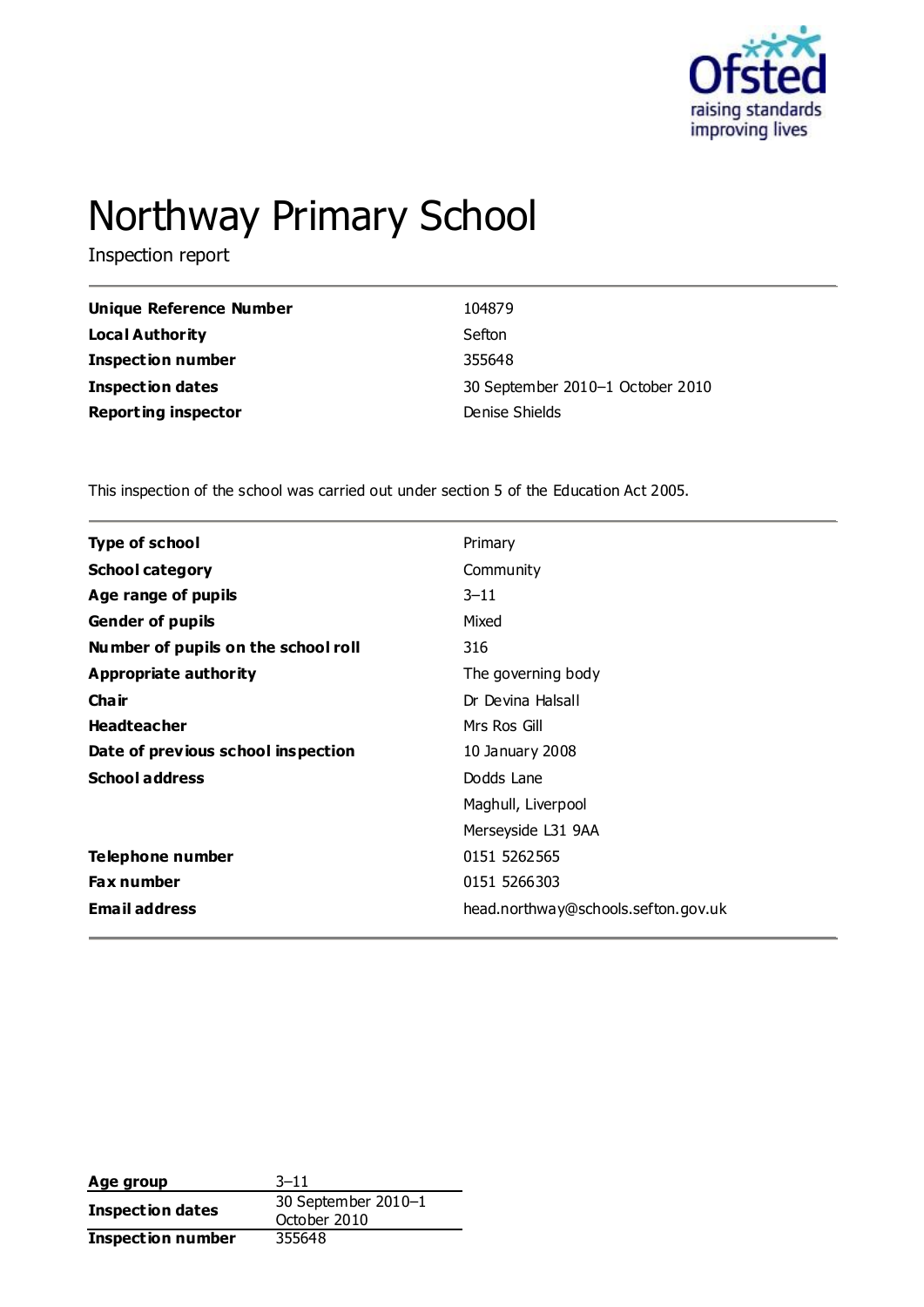The Office for Standards in Education, Children's Services and Skills (Ofsted) regulates and inspects to achieve excellence in the care of children and young people, and in education and skills for learners of all ages. It regulates and inspects childcare and children's social care, and inspects the Children and Family Court Advisory Support Service (Cafcass), schools, colleges, initial teacher training, work-based learning and skills training, adult and community learning, and education and training in prisons and other secure establishments. It assesses council children's services, and inspects services for looked after children, safeguarding and child protection.

Further copies of this report are obtainable from the school. Under the Education Act 2005, the school must provide a copy of this report free of charge to certain categories of people. A charge not exceeding the full cost of reproduction may be made for any other copies supplied.

If you would like a copy of this document in a different format, such as large print or Braille, please telephone 0300 1234 234, or email **[enquiries@ofsted.gov.uk](mailto:enquiries@ofsted.gov.uk)**.

You may copy all or parts of this document for non-commercial educational purposes, as long as you give details of the source and date of publication and do not alter the documentation in any way.

To receive regular email alerts about new publications, including survey reports and school inspection reports, please visit our website and go to 'Subscribe'.

Royal Exchange Buildings St Ann's Square Manchester M2 7LA T: 0300 1234 234 Textphone: 0161 618 8524 E: **[enquiries@ofsted.gov.uk](mailto:enquiries@ofsted.gov.uk)** W: **[www.ofsted.gov.uk](http://www.ofsted.gov.uk/)**

© Crown copyright 2010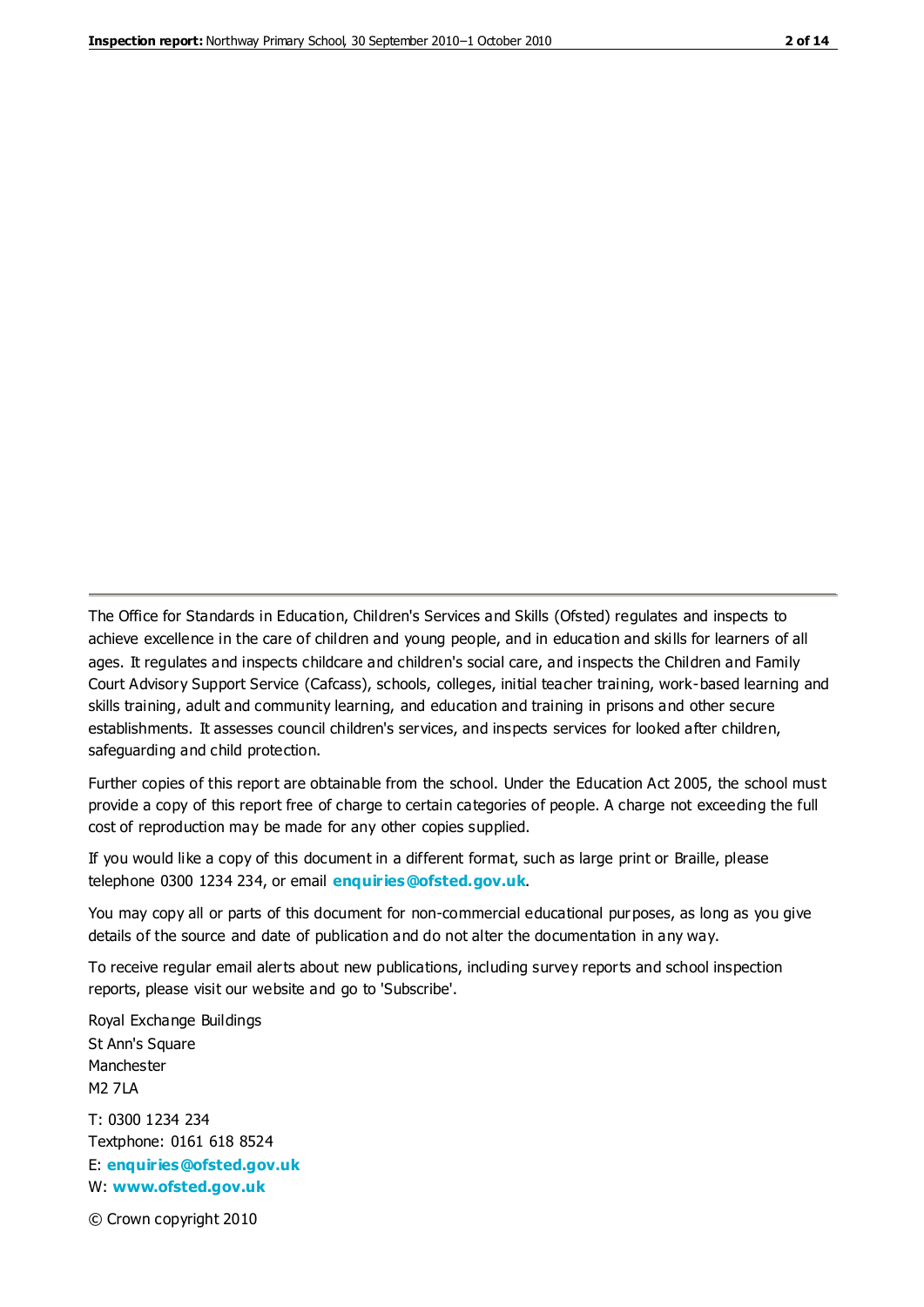# **Introduction**

This inspection was carried out by three additional inspectors. The inspectors observed teaching and learning in 20 lessons or part lessons and these included the observation of 13 teachers. Meetings were held with staff, groups of pupils and governors. Inspectors observed the school's work and scrutinised a range of documentation, including pupils' past and present work, assessment and tracking information, monitoring and evaluation records, and additional evidence of the support for pupils whose circumstances make them vulnerable. Inspectors also looked at whether the school meets statutory requirements with regard to safeguarding. A representative sample of questionnaires returned by pupils and staff and 172 questionnaires returned by parents and carers were scrutinised.

- Whether the attainment of all pupils in writing is rising quickly enough.
- $\blacksquare$  The extent to which the more-able pupils are challenged in Years 3 to 6.
- The impact of revisions to the curriculum on improving all pupils' engagement, learning and progress.
- The effectiveness of monitoring and evaluation by subject leaders to drive improvement.

# **Information about the school**

This is a larger than average size primary school. Almost all pupils are of White British heritage. A lower than average proportion of pupils is known to be eligible for free school meals. An above average proportion of pupils does not start their education at Northway, but joins the school in Key Stage 2. Although the proportion of pupils who are assessed as having special educational needs and/or disabilities is average, a much higher than average proportion have a statement of special educational needs. The school houses a designated provision for pupils with specific learning difficulties (totalling 12 places), serving all areas across Sefton.

The school has achieved Healthy Schools status, the Basic Skills Quality Mark and the Activemark and Artsmark awards.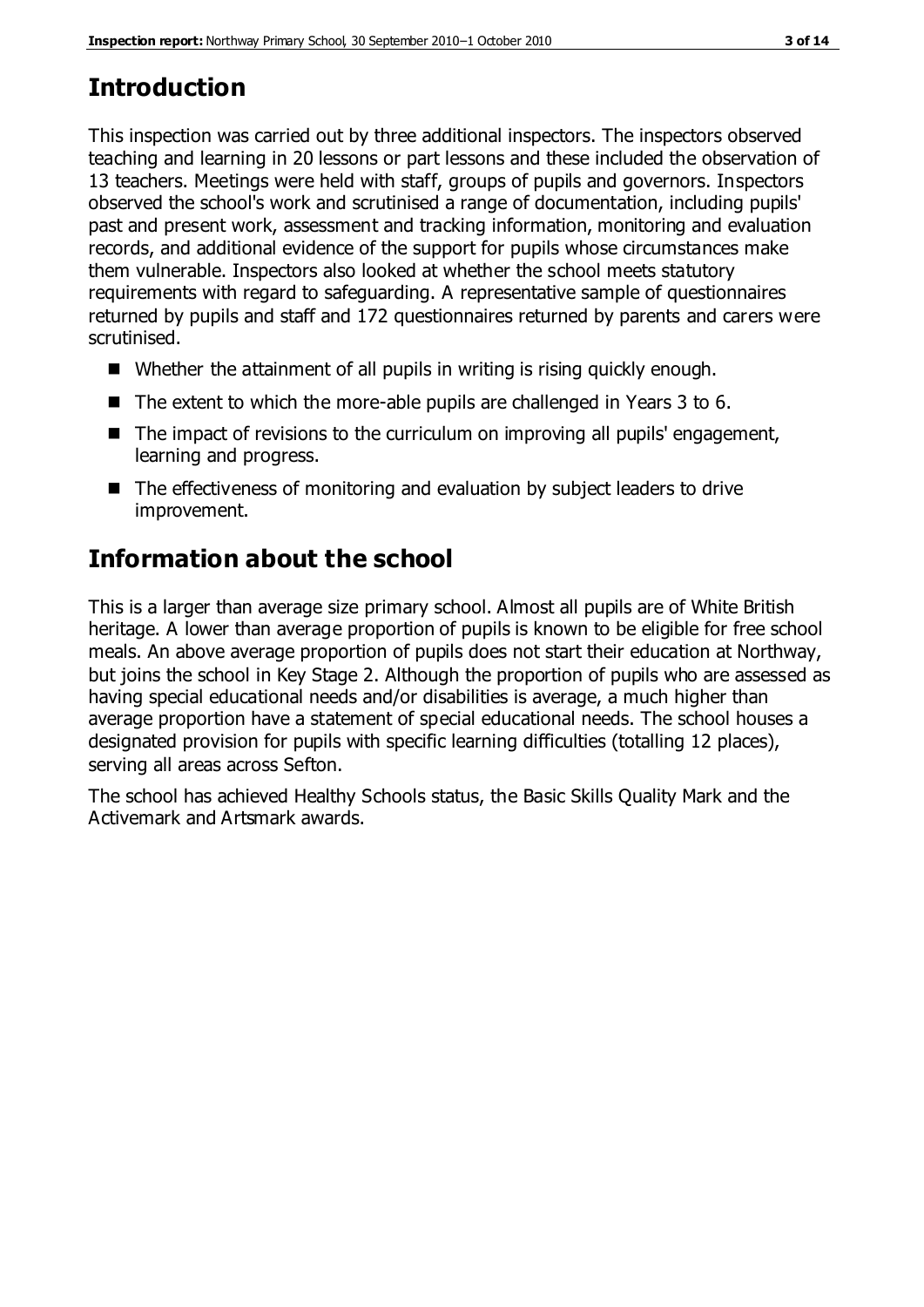# **Inspection judgements**

| Overall effectiveness: how good is the school?  |  |
|-------------------------------------------------|--|
| The school's capacity for sustained improvement |  |

#### **Main findings**

This is a good school. Outstanding care, guidance and support ensure that pupils feel extremely safe and have an excellent understanding of healthy lifestyles. Their behaviour is outstanding and pupils are very keen to help and support each other. This has a positive effect on their enjoyment of learning and achievement. A typical view reported by the overwhelming majority of pupils is, 'This is a very friendly school. Adults always listen and take very good care of us.' Pupils who join the school partway through the school year say they settle quickly and make many new friends. The positive views of their parents and carers confirm this.

Leaders and managers are effective. There is a clear, shared vision for the future. Selfevaluation is thorough and accurate and, as a consequence, the correct priorities for improvement are identified and carefully pursued. The impact of actions taken to tackle key priorities is robustly evaluated. This has a positive impact on outcomes for all groups of pupils. Pupils' progress is tracked rigorously and the information shared widely so there is a clear understanding of how well pupils are doing. This is a key factor that enables leaders to identify and quickly tackle any potential underachievement. Areas for improvement identified at the time of the previous inspection have been successfully addressed. As a result the school demonstrates a good capacity for sustained improvement.

Children get a good start to their education in the Early Years Foundation Stage. Indoors, the three cheerful learning areas are well resourced, but in the Early Years Foundation Stage outdoor area, the range of resources is uninspiring and the area is underused. This restricts the opportunities children have to choose to extend their skills and knowledge outside.

Teaching is good. A number of outstanding lessons were observed during the inspection. Taking account of pupils' varying starting points at school, their progress and enjoyment of learning is good. Achievement is good. By the end of Year 6, attainment is broadly above average in English, mathematics and science. Attainment in reading is a strength because reading skills are taught well. Pupils' writing skills are not as strong because they do not have enough opportunities to write in subjects other than English. Pupils in the designated provision often make outstanding progress and achieve very well in relation to their abilities, and sometimes complex needs. This is because their curriculum is tailored precisely to meet their needs and they learn alongside their peers.

### **What does the school need to do to improve further?**

Raise standards in writing by ensuring that: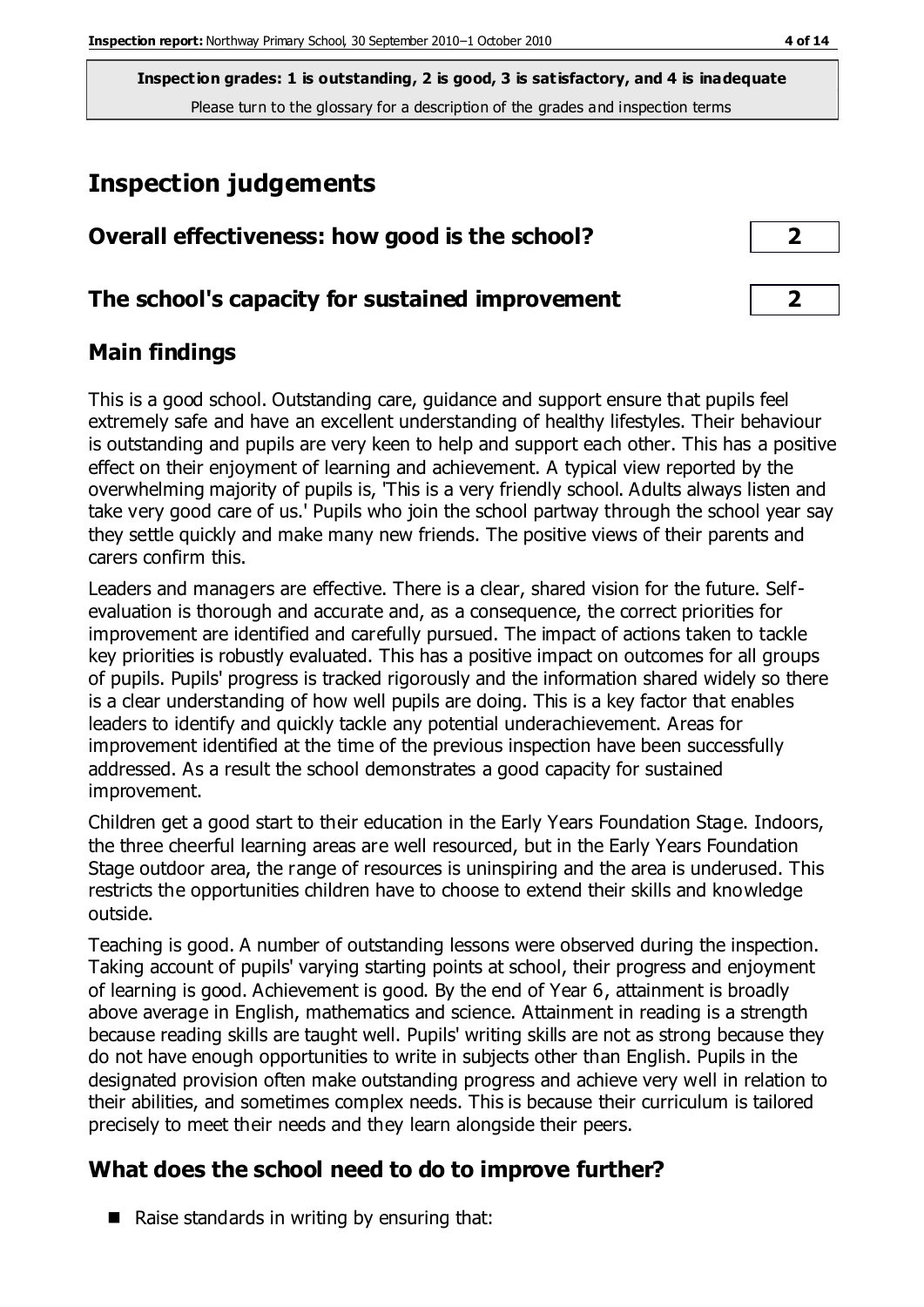- pupils have plenty of exciting opportunities to increase their eagerness to write in all subjects
- teachers plan tasks that provide a greater depth of challenge for the more-able pupils
- $-$  pupils have more chances to improve their speaking skills
- learning targets for writing are closely matched to pupils' abilities and sufficient time is given for pupils to achieve them before they are changed.
- Make greater use of the Early Years Foundation Stage outdoor area by ensuring that:
	- $-$  it is used continuously each day
	- a wider range of resources are available so that children can choose activities for themselves in all areas of learning.

#### **Outcomes for individuals and groups of pupils 2**

Overwhelmingly, pupils say they enjoy learning and that their lessons are fun. Nearly all are well motivated and show good levels of concentration. The majority of pupils work enthusiastically with a partner or in groups and this is helping them to become confident and mature learners. Unanimously they say they learn a lot in lessons and they are not afraid to ask for help if they need it. All pupils, even the very youngest, are keen to help and support each other. This has a positive impact on their achievement and enjoyment of learning.

In Key Stages 1 and 2, pupils' learning and progress are good because of the good teaching they receive. Attainment varies from year to year. Taking account of children's average start points on entry to the Nursery class, the numbers who join the school in Key Stage 2, and the range of pupils' differing needs, some of which are complex, their achievement is good. By the end of Year 6 attainment is broadly above average, this includes the proportion of pupils who attain the higher level. Attainment in writing is not as strong. This is because pupils do not have enough opportunities to practice and improve their speaking and writing skills. For the most part, the more-able pupils are given writing tasks that are more difficult than their peers. However, these do not always have sufficient depth and challenge to enable pupils to attain the higher level. Pupils with special educational needs and/or disabilities make good progress and enjoy learning because of the sensitive guidance they receive from the teaching assistants. Pupils in the designated provision often make outstanding progress, especially in their literacy skills, because they receive additional support that is extremely well matched to their needs.

The spiritual, moral, social and cultural development of pupils is good. Pupils willingly take on a good range of responsibilities and older pupils often act as ambassadors for the school. Pupils state confidently that their views are listened to and acted upon and that they are able to contribute to the school's improvement. Pupils' behaviour is excellent and this has a positive impact on their learning and progress. To build knowledge and understanding across communities pupils have good links with schools both nationally and internationally, where pupils have different social backgrounds, beliefs and traditions.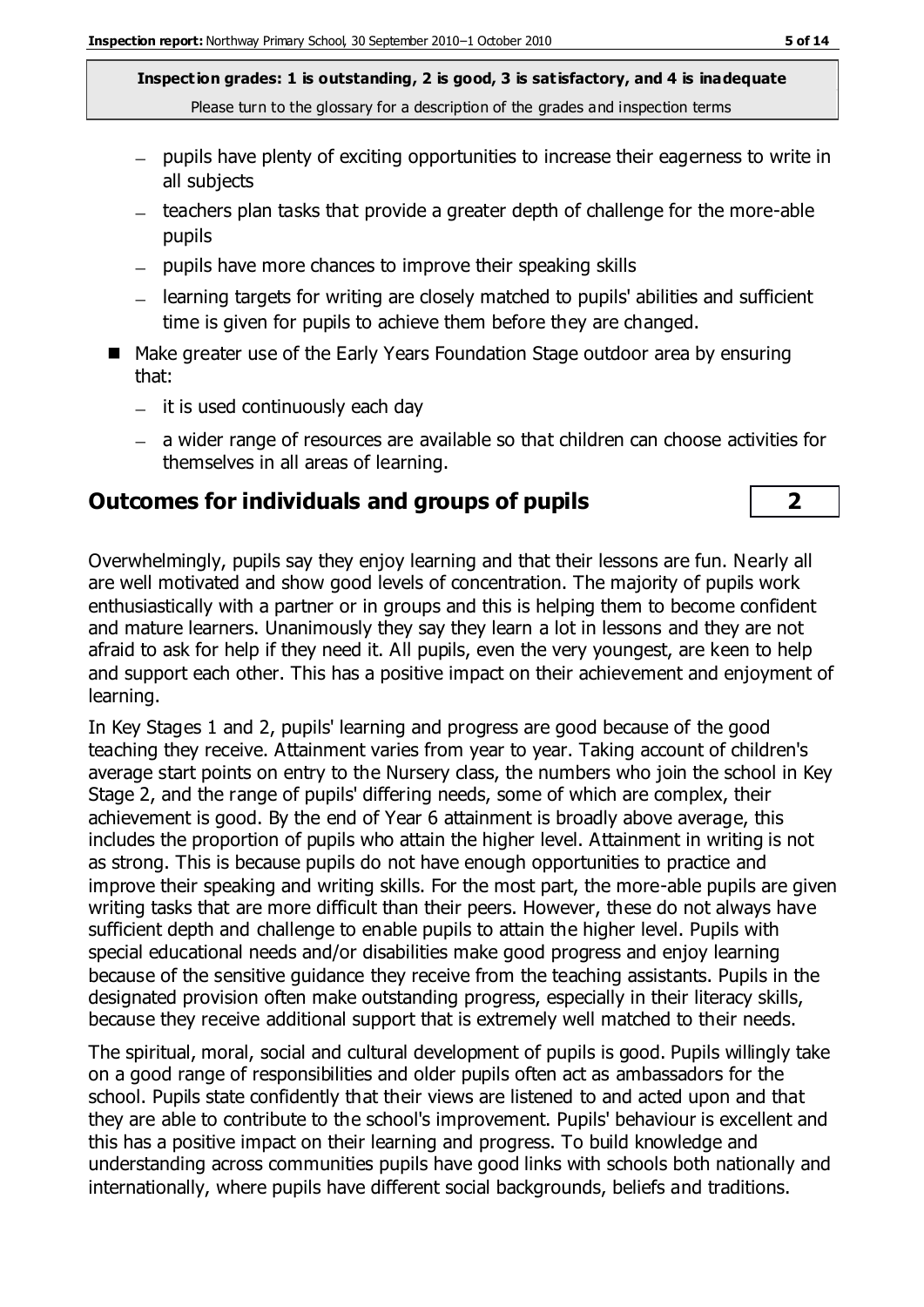**Inspection grades: 1 is outstanding, 2 is good, 3 is satisfactory, and 4 is inadequate**

Please turn to the glossary for a description of the grades and inspection terms

These are the grades for pupils' outcomes

| Pupils' achievement and the extent to which they enjoy their learning                                                     | $\overline{2}$ |
|---------------------------------------------------------------------------------------------------------------------------|----------------|
| Taking into account:<br>Pupils' attainment <sup>1</sup>                                                                   | 2              |
| The quality of pupils' learning and their progress                                                                        | $\mathcal{P}$  |
| The quality of learning for pupils with special educational needs and/or disabilities<br>and their progress               | $\overline{2}$ |
| The extent to which pupils feel safe                                                                                      | 1              |
| Pupils' behaviour                                                                                                         | 1              |
| The extent to which pupils adopt healthy lifestyles                                                                       | 1              |
| The extent to which pupils contribute to the school and wider community                                                   | $\overline{2}$ |
| The extent to which pupils develop workplace and other skills that will contribute to<br>their future economic well-being | $\overline{2}$ |
| Taking into account:<br>Pupils' attendance <sup>1</sup>                                                                   | $\mathcal{P}$  |
| The extent of pupils' spiritual, moral, social and cultural development                                                   | 2              |

<sup>1</sup> The grades for attainment and attendance are: 1 is high; 2 is above average; 3 is broadly average; and 4 is low

### **How effective is the provision?**

Relationships are very strong in all classes and pupils are not afraid to ask for help if they should need it. Almost all lessons are lively and praise is used well to build pupils' confidence and esteem. In the very best lessons, teachers enthuse pupils through the use of very well chosen resources and tasks and the end of the lesson is used very well to check what pupils have learnt. In almost all lessons the use of information and communication technology and skilful questioning engages pupils' interest and extends their knowledge and skills. Sometimes good opportunities are provided for pupils to talk in pairs; this successfully promotes speaking and listening. Occasionally, teachers talk for too long and sometimes tasks lack clarity and so pupils do not fully understand what is expected of them. For the most part teachers' planning makes effective use of good quality assessment information to ensure that the needs and abilities of all groups of pupils are met. But occasionally, work for the more-able pupils is not sufficiently demanding in writing. In all classes marking is helpful and provides constructive comments to help pupils improve. However, pupils are less certain how their learning targets, especially in writing, help them, because they are not always precisely matched to their ability and are changed too frequently.

The revised curriculum is carefully adjusted to meet the requirements of pupils with special educational needs and/or disabilities. Modifications have had a positive impact on boosting pupils' basic skills, although improvements are less marked in writing because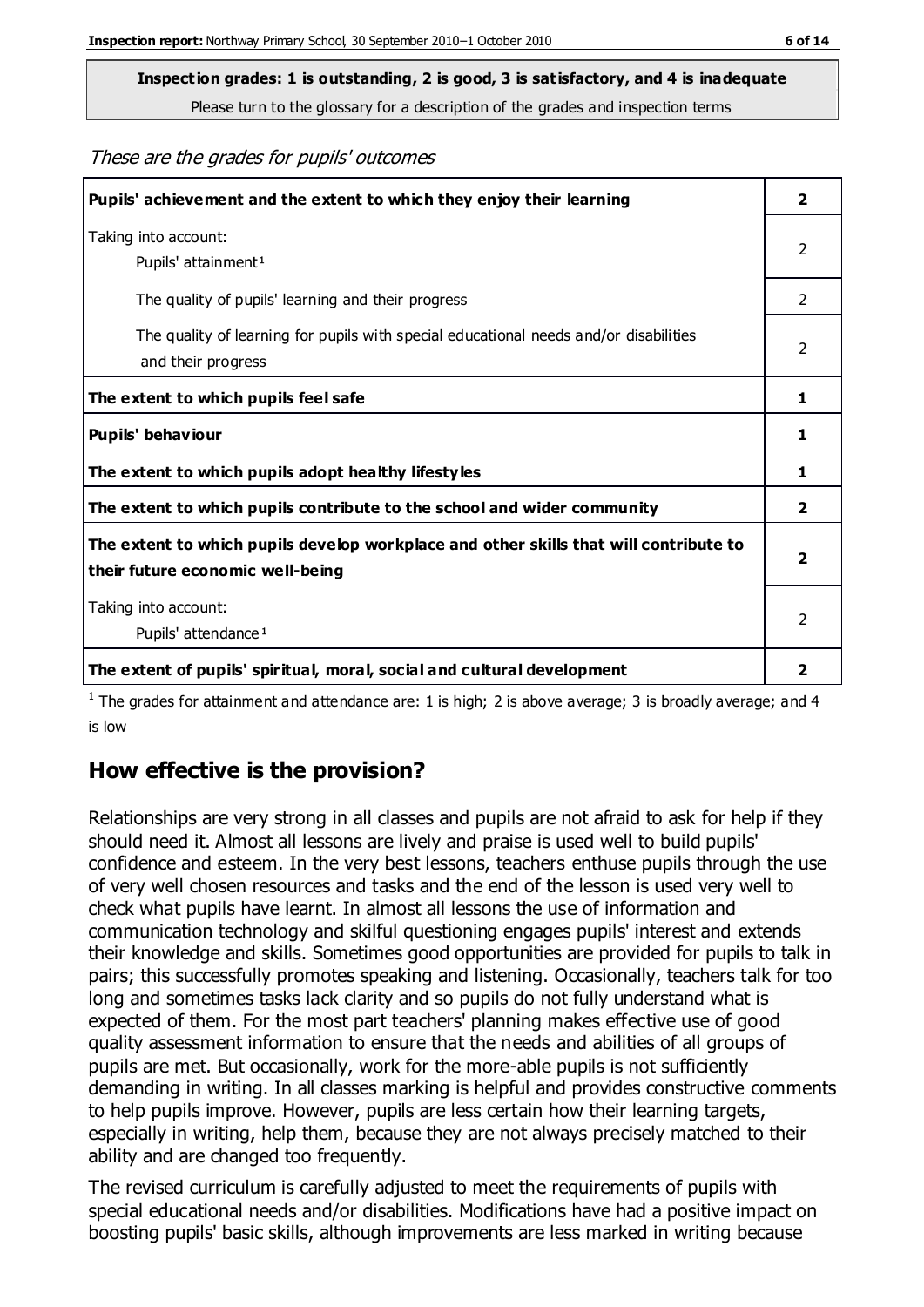pupils have too few opportunities to practise their skills in lessons. Some pupils make huge gains in their learning due to the good range of well targeted 'catch-up' and support programmes, for example, those to accelerate pupils' engagement and progress in reading and mathematics. Very good provision is made for the personal, social, emotional and health education of pupils. The very wide range of activities beyond lessons is greatly enjoyed by pupils.

Pupils benefit from exceptionally high quality care, guidance and support. There is extremely effective support for pupils with special educational needs and/or disabilities resulting in their increased motivation and greater access to the curriculum. Adults know pupils extremely well. Without exception, pupils say there is an adult to turn to for help if they are sad or troubled. Arrangements to help children settle into the Nursery class and for pupils to move from year group to year group and then on to secondary school are good.

These are the grades for the quality of provision

| The quality of teaching                                                                                    |  |
|------------------------------------------------------------------------------------------------------------|--|
| Taking into account:<br>The use of assessment to support learning                                          |  |
| The extent to which the curriculum meets pupils' needs, including, where relevant,<br>through partnerships |  |
| The effectiveness of care, guidance and support                                                            |  |

### **How effective are leadership and management?**

The headteacher has a very clear oversight of the school and provides astute leadership. She is supported well in her efforts by the effective team of senior and middle leaders. The very high return of questionnaires from staff indicates they feel that they are valued members of the school community. All staff work together successfully to secure improvement. A clear, robust system to monitor and evaluate the work of the school is well established. It is used effectively by senior and middle leaders to drive improvement and ensure that targets set are achieved. The knowledgeable and effective governing body holds the school to account. They are fully involved in shaping the future direction of the school, are not afraid to ask challenging questions and monitor the quality of provision well. The school complies with statutory requirements for safeguarding, health and safety, and child protection. Safeguarding arrangements are planned well and permeate all aspects of school life. They are particularly well integrated into the curriculum and so pupils have an excellent awareness of how to keep themselves safe.

Good arrangements promote equal opportunity and help the school to tackle any discrimination. A notable strength is the full inclusion of those pupils in the designated provision in lessons and in all aspects of school life. They often succeed at Northway when they have experienced difficulties at other schools. The numerous very positive views expressed by parents and carers, pupils and staff confirm this. The school's promotion of community cohesion is good. There is effective liaison with the local community and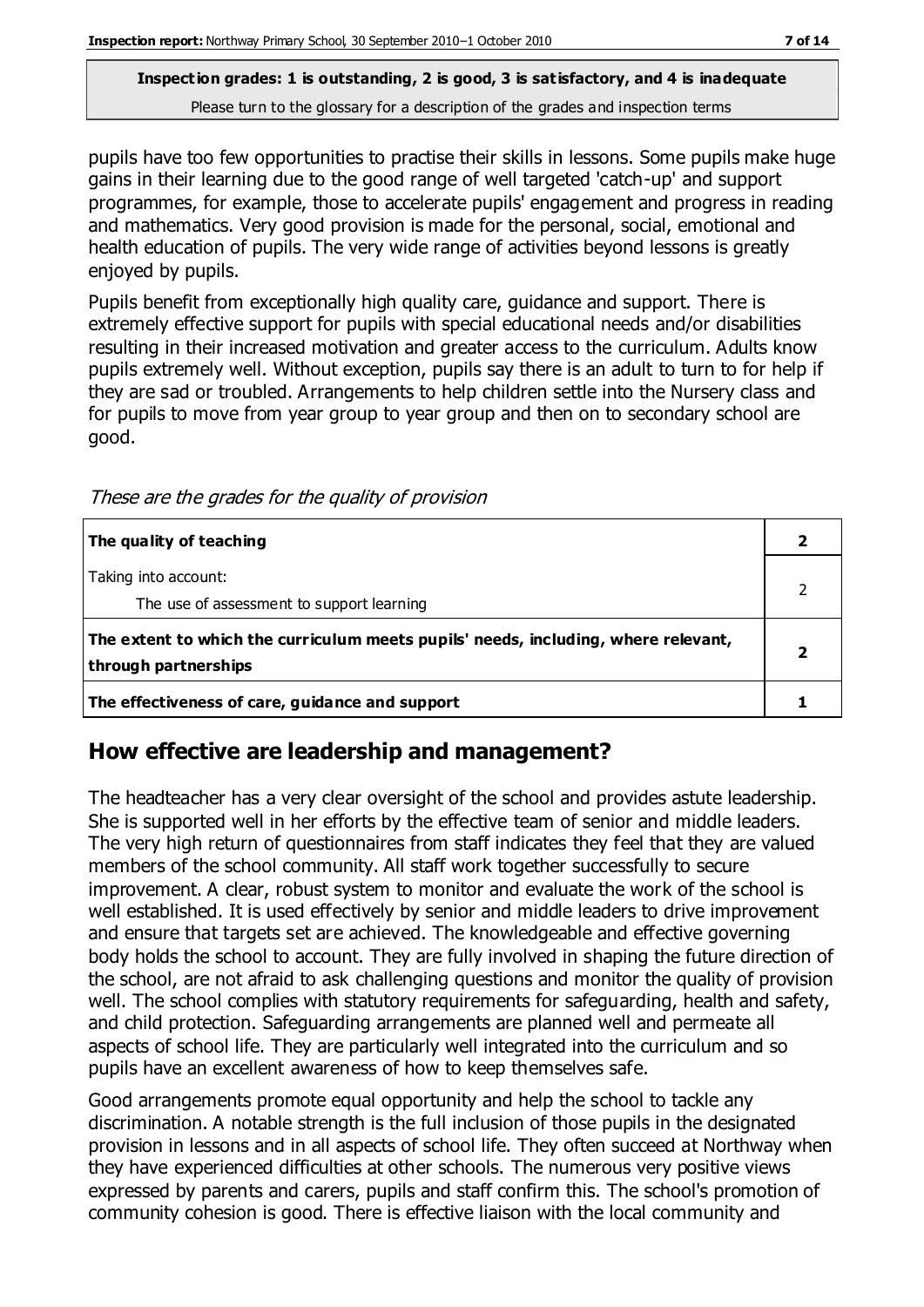national and international schools. Good relationships are established with parents and carers and they are fully involved in their children's learning and the life of the school.

These are the grades for leadership and management

| The effectiveness of leadership and management in embedding ambition and driving<br><i>improvement</i>                                                           | 2 |
|------------------------------------------------------------------------------------------------------------------------------------------------------------------|---|
| Taking into account:<br>The leadership and management of teaching and learning                                                                                   | 2 |
| The effectiveness of the governing body in challenging and supporting the<br>school so that weaknesses are tackled decisively and statutory responsibilities met |   |
| The effectiveness of the school's engagement with parents and carers                                                                                             | 2 |
| The effectiveness of partnerships in promoting learning and well-being                                                                                           | 2 |
| The effectiveness with which the school promotes equality of opportunity and tackles<br>discrimination                                                           | 7 |
| The effectiveness of safeguarding procedures                                                                                                                     | 2 |
| The effectiveness with which the school promotes community cohesion                                                                                              | 2 |
| The effectiveness with which the school deploys resources to achieve value for money                                                                             | 2 |

## **Early Years Foundation Stage**

Good links with parents and carers ensure children settle quickly to school routines. As a result of good teaching and learning, children make good progress. By the time they enter Year 1, the majority of children are working above the expected levels for their age. Children behave very well and play happily together. Relationships are very strong and children are eager to join in the activities and enjoy learning. Indoors, planned activities have a good balance between those children can choose for themselves and those led by an adult. Just occasionally, tasks are too formal and do not always capture children's interest. The range of resources in the outdoor area is narrow. Children in the three classes do not have the opportunity to use the outdoor area continuously throughout the day. This inhibits their opportunity to make choices for themselves and become more independent. Children are safe and extremely well cared for and all welfare procedures are in place. The leadership and management of the Early Years Foundation Stage is good. Since the previous inspection, good improvements have been made and there are suitable plans to develop the phase further. Regular and accurate assessments of children's achievements are made and carefully recorded. But arrangements are not consistent across the three classes and this sometimes reduces the effectiveness of planning the next steps in children's learning.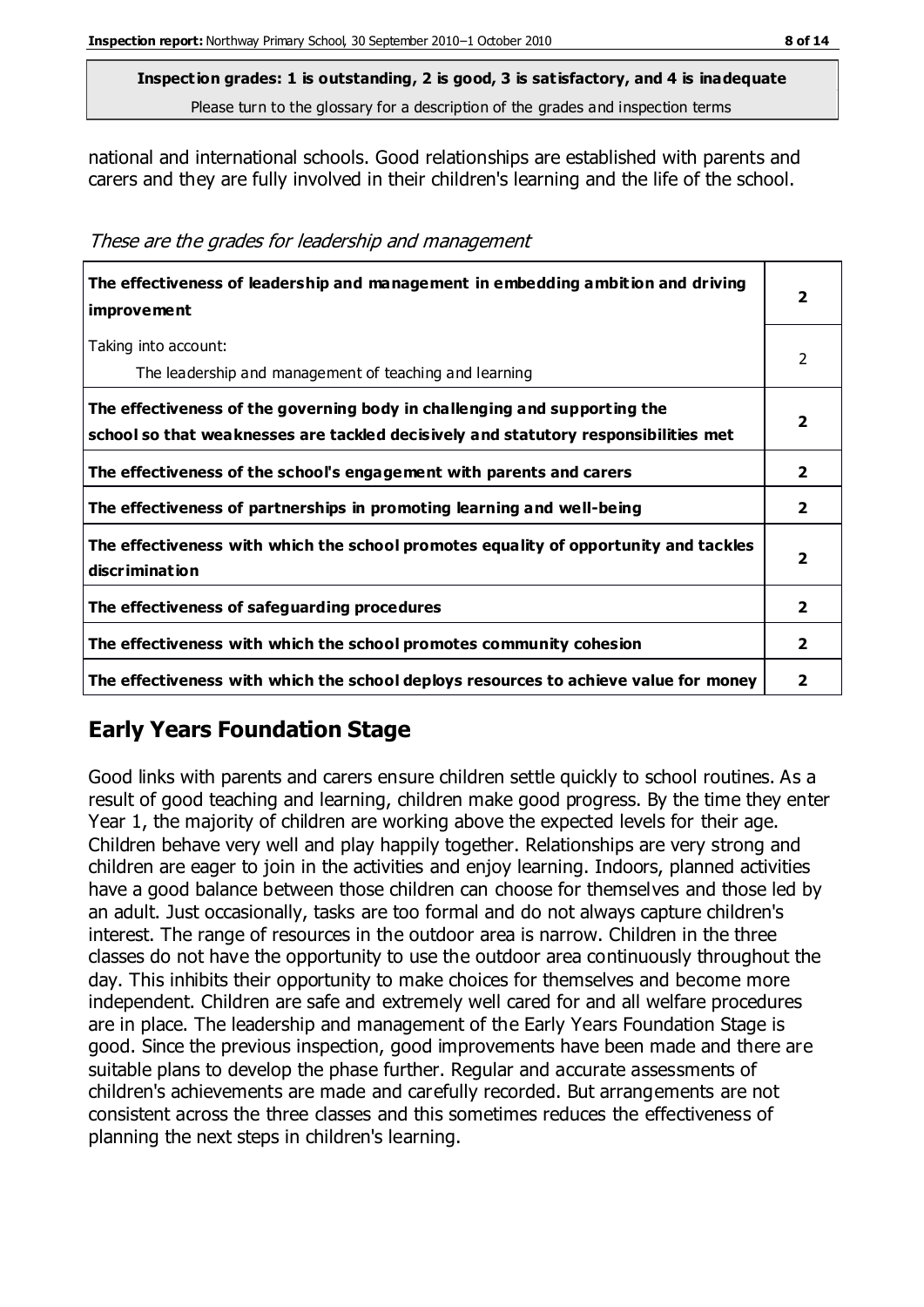**Inspection grades: 1 is outstanding, 2 is good, 3 is satisfactory, and 4 is inadequate**

Please turn to the glossary for a description of the grades and inspection terms

These are the grades for the Early Years Foundation Stage

| Overall effectiveness of the Early Years Foundation Stage                             |  |
|---------------------------------------------------------------------------------------|--|
| Taking into account:<br>Outcomes for children in the Early Years Foundation Stage     |  |
| The quality of provision in the Early Years Foundation Stage                          |  |
| The effectiveness of leadership and management of the Early Years Foundation<br>Stage |  |

### **Views of parents and carers**

Inspectors received questionnaire responses from just over half of parents and carers. This return is above average. Almost all of these parents and carers indicate a positive view about all aspects of the school's work. Inspection findings support these positive views. A few parents and carers consider the school does not deal effectively with unacceptable behaviour and does not take their suggestions and concerns into account. Inspectors observed behaviour in classes and around the school, held discussions with pupils and staff and looked at the school's behavioural records. They found the school has effective procedures for managing pupils' behaviour and for seeking and acting upon parents and carers views.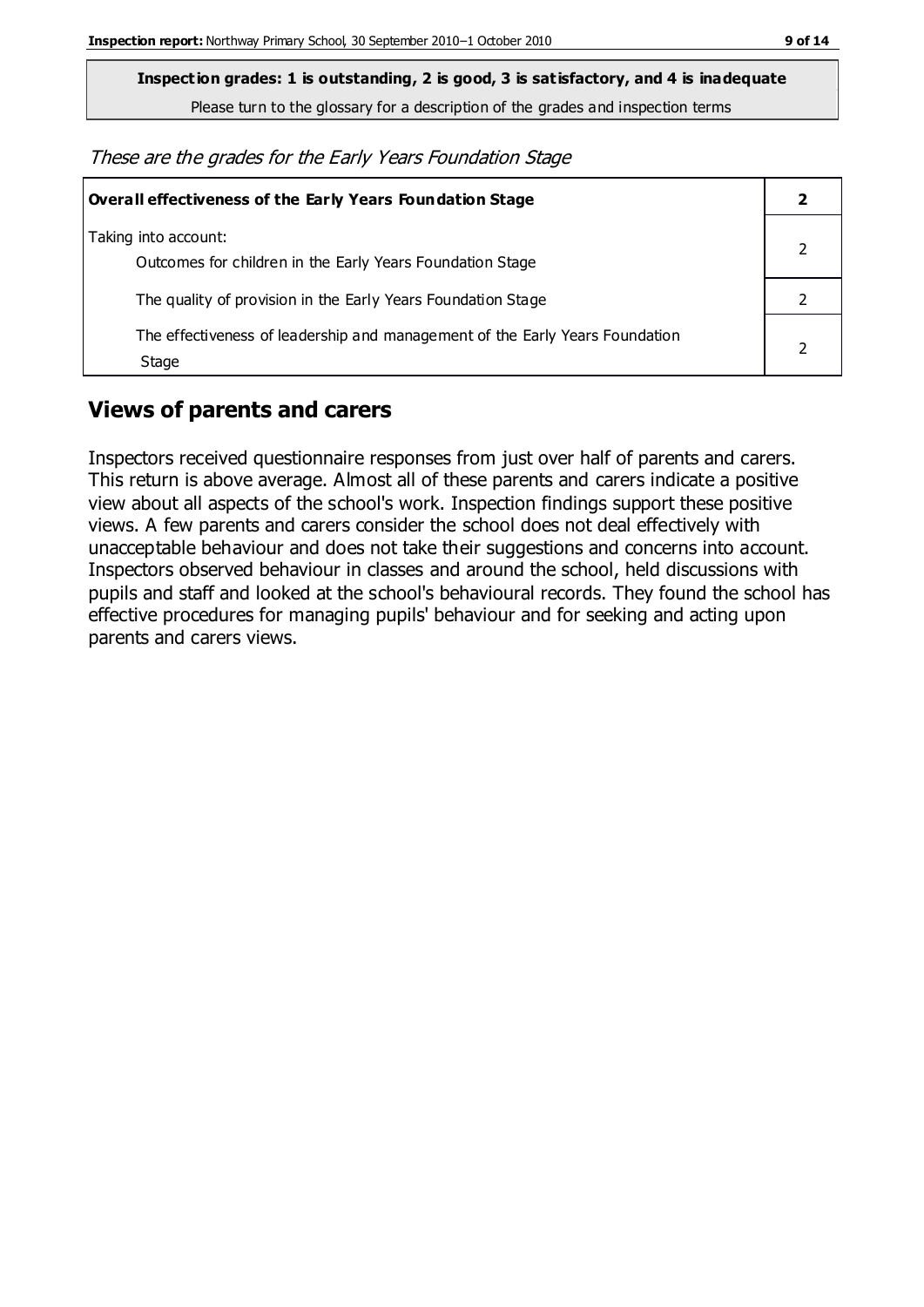#### **Responses from parents and carers to Ofsted's questionnaire**

Ofsted invited all the registered parents and carers of pupils registered at Northway Primary School to complete a questionnaire about their views of the school.

In the questionnaire, parents and carers were asked to record how strongly they agreed with 13 statements about the school.

The inspection team received 172 completed questionnaires by the end of the on-site inspection. In total, there are 316 pupils registered at the school.

| <b>Statements</b>                                                                                                                                                                                                                                       | <b>Strongly</b><br>agree |               | Agree        |               | <b>Disagree</b> |                | <b>Strongly</b><br>disagree |               |
|---------------------------------------------------------------------------------------------------------------------------------------------------------------------------------------------------------------------------------------------------------|--------------------------|---------------|--------------|---------------|-----------------|----------------|-----------------------------|---------------|
|                                                                                                                                                                                                                                                         | <b>Total</b>             | $\frac{1}{2}$ | <b>Total</b> | $\frac{1}{2}$ | <b>Total</b>    | $\frac{0}{0}$  | <b>Total</b>                | $\frac{0}{0}$ |
| My child enjoys school                                                                                                                                                                                                                                  | 119                      | 69            | 50           | 29            | $\overline{2}$  | $\mathbf{1}$   | $\mathbf{1}$                | $\mathbf{1}$  |
| The school keeps my child<br>safe                                                                                                                                                                                                                       | 136                      | 79            | 35           | 20            | $\mathbf{1}$    | $\mathbf{1}$   | $\mathbf 0$                 | $\mathbf 0$   |
| My school informs me about<br>my child's progress                                                                                                                                                                                                       | 97                       | 56            | 71           | 41            | $\overline{2}$  | $\mathbf{1}$   | $\mathbf 0$                 | $\mathbf 0$   |
| My child is making enough<br>progress at this school                                                                                                                                                                                                    | 105                      | 61            | 63           | 37            | $\overline{2}$  | $\mathbf{1}$   | $\mathbf 0$                 | $\mathbf 0$   |
| The teaching is good at this<br>school                                                                                                                                                                                                                  | 119                      | 69            | 51           | 30            | 0               | 0              | 0                           | $\mathbf 0$   |
| The school helps me to<br>support my child's learning                                                                                                                                                                                                   | 113                      | 66            | 56           | 33            | $\mathbf{1}$    | 1              | $\mathbf{1}$                | $\mathbf{1}$  |
| The school helps my child to<br>have a healthy lifestyle                                                                                                                                                                                                | 108                      | 63            | 60           | 35            | 3               | $\overline{2}$ | $\mathbf 0$                 | $\mathbf 0$   |
| The school makes sure that<br>my child is well prepared for<br>the future (for example<br>changing year group,<br>changing school, and for<br>children who are finishing<br>school, entering further or<br>higher education, or entering<br>employment) | 100                      | 58            | 64           | 37            | $\overline{2}$  | $\mathbf{1}$   | $\mathbf 0$                 | $\mathbf 0$   |
| The school meets my child's<br>particular needs                                                                                                                                                                                                         | 112                      | 65            | 57           | 33            | $\mathbf{1}$    | $\mathbf{1}$   | $\mathbf 0$                 | $\mathbf 0$   |
| The school deals effectively<br>with unacceptable behaviour                                                                                                                                                                                             | 82                       | 48            | 73           | 42            | $\overline{7}$  | $\overline{4}$ | $\overline{2}$              | $\mathbf{1}$  |
| The school takes account of<br>my suggestions and concerns                                                                                                                                                                                              | 89                       | 52            | 68           | 40            | 6               | 3              | $\mathbf 0$                 | $\mathbf{0}$  |
| The school is led and<br>managed effectively                                                                                                                                                                                                            | 110                      | 64            | 60           | 35            | $\mathbf{1}$    | $\mathbf{1}$   | $\mathbf 0$                 | $\mathbf 0$   |
| Overall, I am happy with my<br>child's experience at this<br>school                                                                                                                                                                                     | 118                      | 69            | 53           | 31            | $\mathbf{1}$    | $\mathbf{1}$   | $\mathbf 0$                 | $\pmb{0}$     |

The table above summarises the responses that parents and carers made to each statement. The percentages indicate the proportion of parents and carers giving that response out of the total number of completed questionnaires. Where one or more parents and carers chose not to answer a particular question, the percentages will not add up to 100%.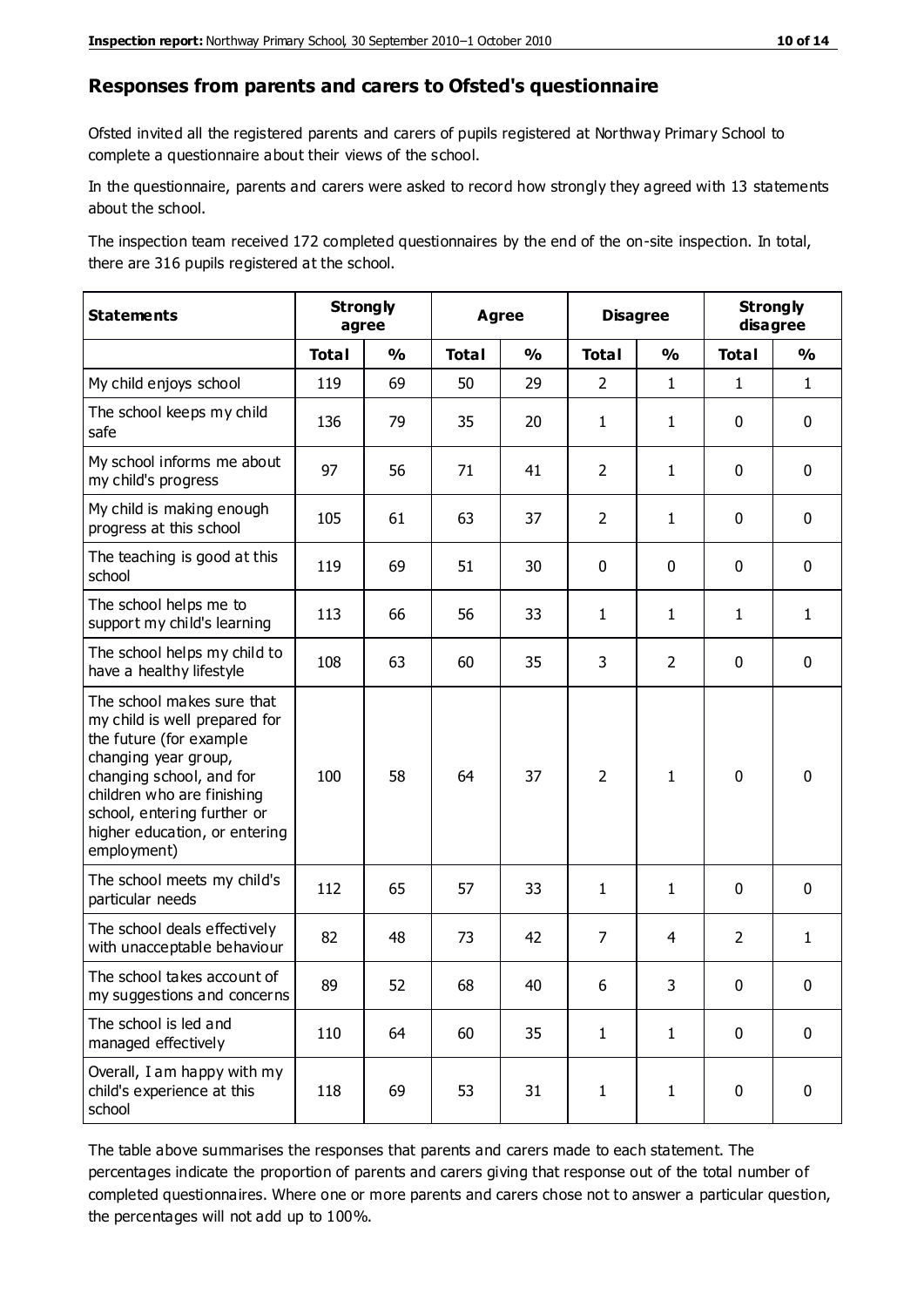## **Glossary**

| Grade   | <b>Judgement</b> | <b>Description</b>                                                                                                                                                                                                            |
|---------|------------------|-------------------------------------------------------------------------------------------------------------------------------------------------------------------------------------------------------------------------------|
| Grade 1 | Outstanding      | These features are highly effective. An outstanding school<br>provides exceptionally well for all its pupils' needs.                                                                                                          |
| Grade 2 | Good             | These are very positive features of a school. A school that<br>is good is serving its pupils well.                                                                                                                            |
| Grade 3 | Satisfactory     | These features are of reasonable quality. A satisfactory<br>school is providing adequately for its pupils.                                                                                                                    |
| Grade 4 | Inadequate       | These features are not of an acceptable standard. An<br>inadequate school needs to make significant improvement<br>in order to meet the needs of its pupils. Ofsted inspectors<br>will make further visits until it improves. |

#### **What inspection judgements mean**

#### **Overall effectiveness of schools**

|                       | Overall effectiveness judgement (percentage of schools) |      |                     |                   |
|-----------------------|---------------------------------------------------------|------|---------------------|-------------------|
| <b>Type of school</b> | <b>Outstanding</b>                                      | Good | <b>Satisfactory</b> | <b>Inadequate</b> |
| Nursery schools       | 58                                                      | 36   | 4                   | 2                 |
| Primary schools       | 8                                                       | 43   | 40                  | 9                 |
| Secondary schools     | 10                                                      | 35   | 42                  | 13                |
| Sixth forms           | 13                                                      | 39   | 45                  | 3                 |
| Special schools       | 33                                                      | 42   | 20                  | 4                 |
| Pupil referral units  | 18                                                      | 40   | 29                  | 12                |
| All schools           | 11                                                      | 42   | 38                  | 9                 |

New school inspection arrangements were introduced on 1 September 2009. This means that inspectors now make some additional judgements that were not made previously.

The data in the table above are for the period 1 September 2009 to 31 March 2010 and are the most recently published data available (see **[www.ofsted.gov.uk](http://www.ofsted.gov.uk/)**). Please note that the sample of schools inspected during the autumn and spring terms 2009/10 was not representative of all schools nationally, as weaker schools are inspected more frequently than good or outstanding schools.

Percentages are rounded and do not always add exactly to 100. Secondary school figures include those that have sixth forms, and sixth form figures include only the data specifically for sixth form inspection judgements.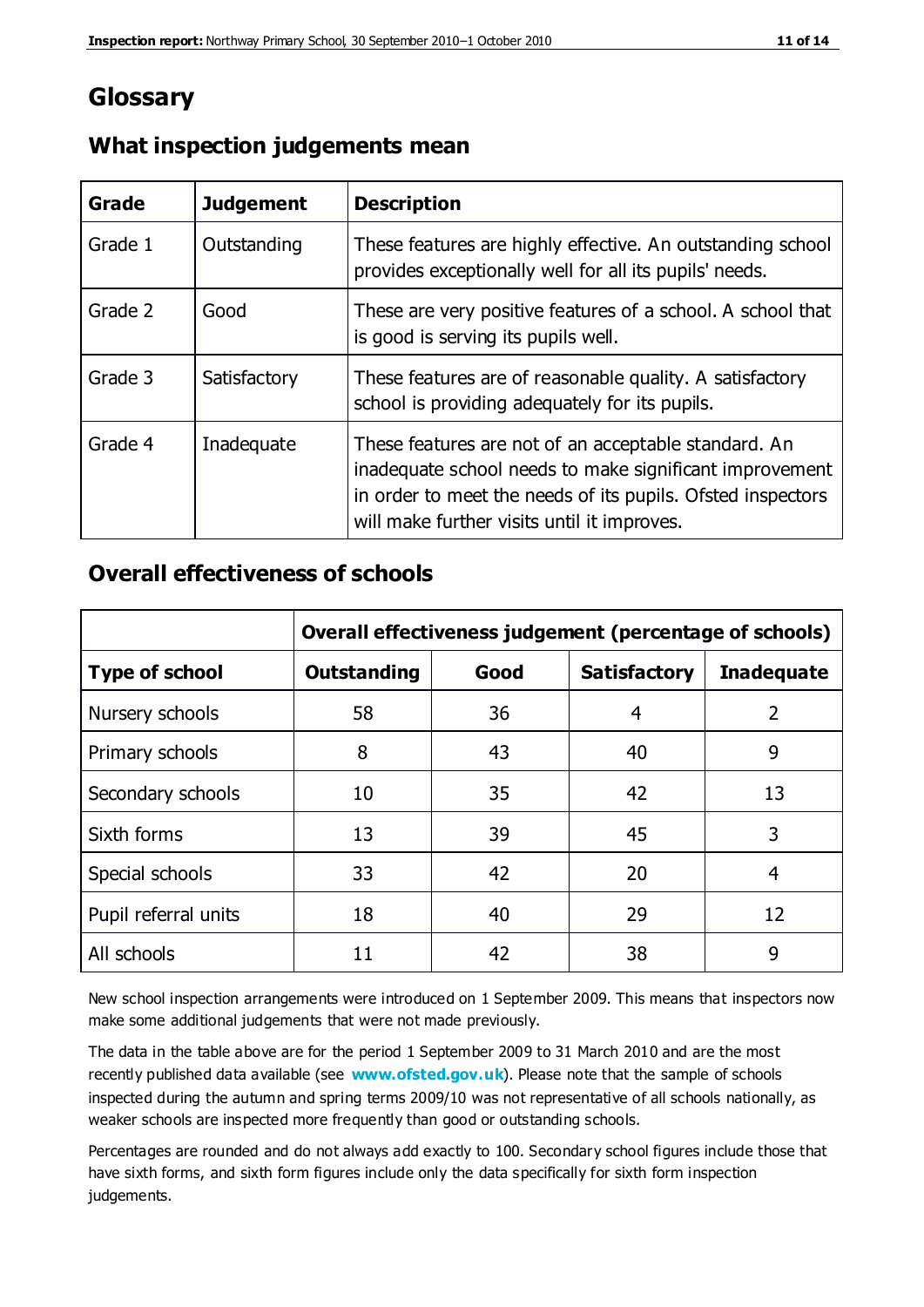# **Common terminology used by inspectors**

| Achievement:               | the progress and success of a pupil in their learning,<br>development or training.                                                                                                                                                          |  |
|----------------------------|---------------------------------------------------------------------------------------------------------------------------------------------------------------------------------------------------------------------------------------------|--|
| Attainment:                | the standard of the pupils' work shown by test and<br>examination results and in lessons.                                                                                                                                                   |  |
| Capacity to improve:       | the proven ability of the school to continue<br>improving. Inspectors base this judgement on what<br>the school has accomplished so far and on the quality<br>of its systems to maintain improvement.                                       |  |
| Leadership and management: | the contribution of all the staff with responsibilities,<br>not just the headteacher, to identifying priorities,<br>directing and motivating staff and running the school.                                                                  |  |
| Learning:                  | how well pupils acquire knowledge, develop their<br>understanding, learn and practise skills and are<br>developing their competence as learners.                                                                                            |  |
| Overall effectiveness:     | inspectors form a judgement on a school's overall<br>effectiveness based on the findings from their<br>inspection of the school. The following judgements,<br>in particular, influence what the overall effectiveness<br>judgement will be. |  |
|                            | The school's capacity for sustained<br>improvement.                                                                                                                                                                                         |  |
|                            | Outcomes for individuals and groups of pupils.                                                                                                                                                                                              |  |
|                            | The quality of teaching.                                                                                                                                                                                                                    |  |
|                            | The extent to which the curriculum meets<br>pupils' needs, including, where relevant,<br>through partnerships.                                                                                                                              |  |
|                            | The effectiveness of care, guidance and<br>support.                                                                                                                                                                                         |  |
| Progress:                  | the rate at which pupils are learning in lessons and<br>over longer periods of time. It is often measured by<br>comparing the pupils' attainment at the end of a key                                                                        |  |

stage with their attainment when they started.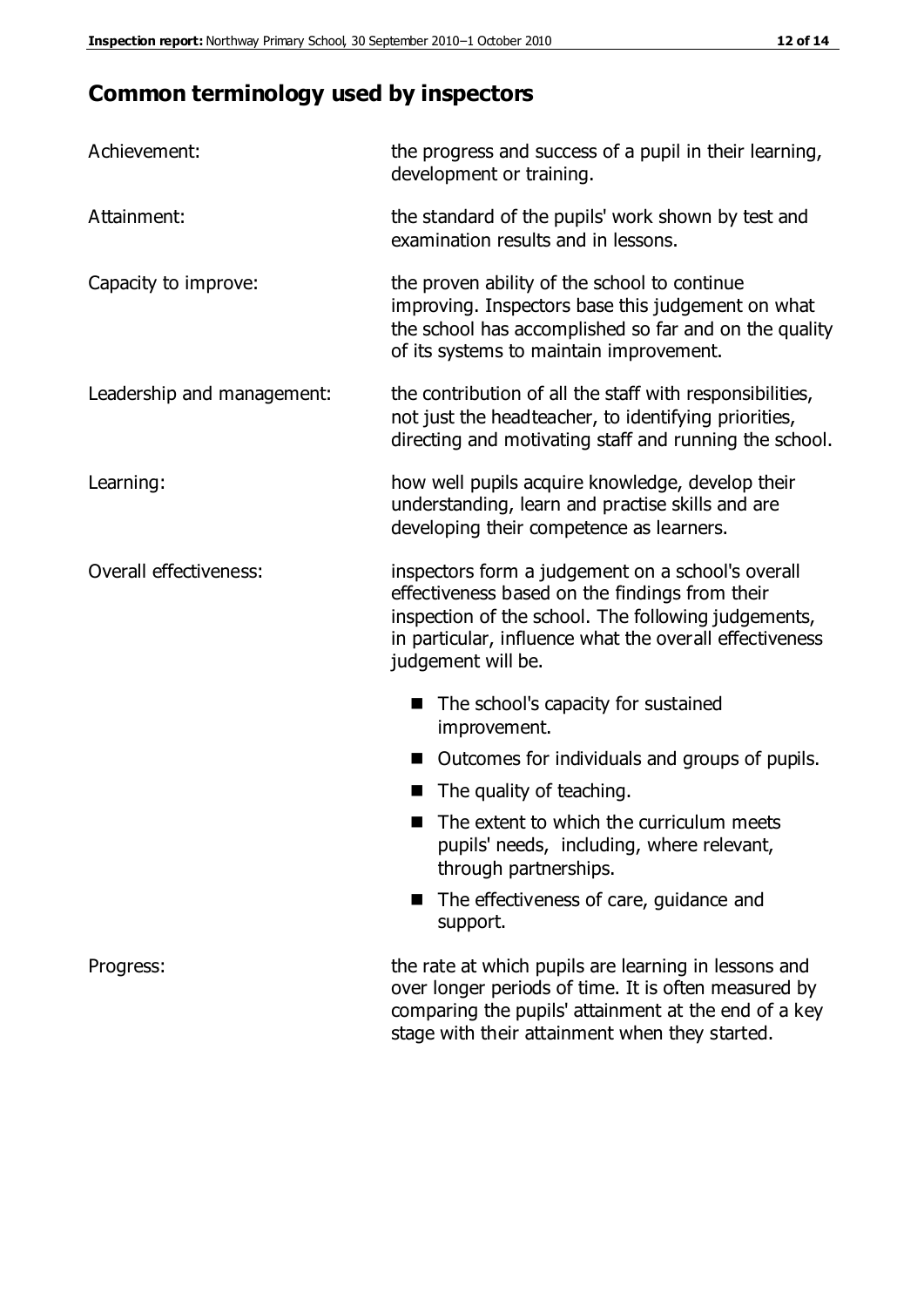#### **This letter is provided for the school, parents and carers to share with their children. It describes Ofsted's main findings from the inspection of their school.**

#### Dear Pupils

I am writing to thank you for the warm and friendly welcome you gave the inspection team when we came to inspect your school. Northway is a good school and some aspects are outstanding. These are some of the things we found out.

- You told us that adults take excellent care of you and help you learn about healthy lifestyles and how to keep safe. We agree.
- Your behaviour is excellent, even when the weather is very wet and windy.
- You all try hard with your work and make good progress, especially in reading, mathematics and science. Your progress is not as strong in writing and we have asked your teachers to give you lots of exciting chances to practise your writing skills and to help you improve your speaking skills too.
- Nearly all of you told us that staff teach you well and lessons are fun and you enjoy learning. We agree.
- You told us your writing learning targets are not always helpful and we agree. We have asked your teachers to ensure these help you to improve and to give you all time to achieve them before a new one is given.
- $\blacksquare$  The children in the three Nursery and Reception classes have lots of exciting equipment to choose from inside. There is not as much to choose from outside and so we have asked your school to provide more equipment and to use the outside area all the time.
- The headteacher and all other staff work closely with the governing body to carefully plan what needs to be improved.

I know you are all proud of your school, so please keep working hard and always try your very best at all times.

Yours sincerely